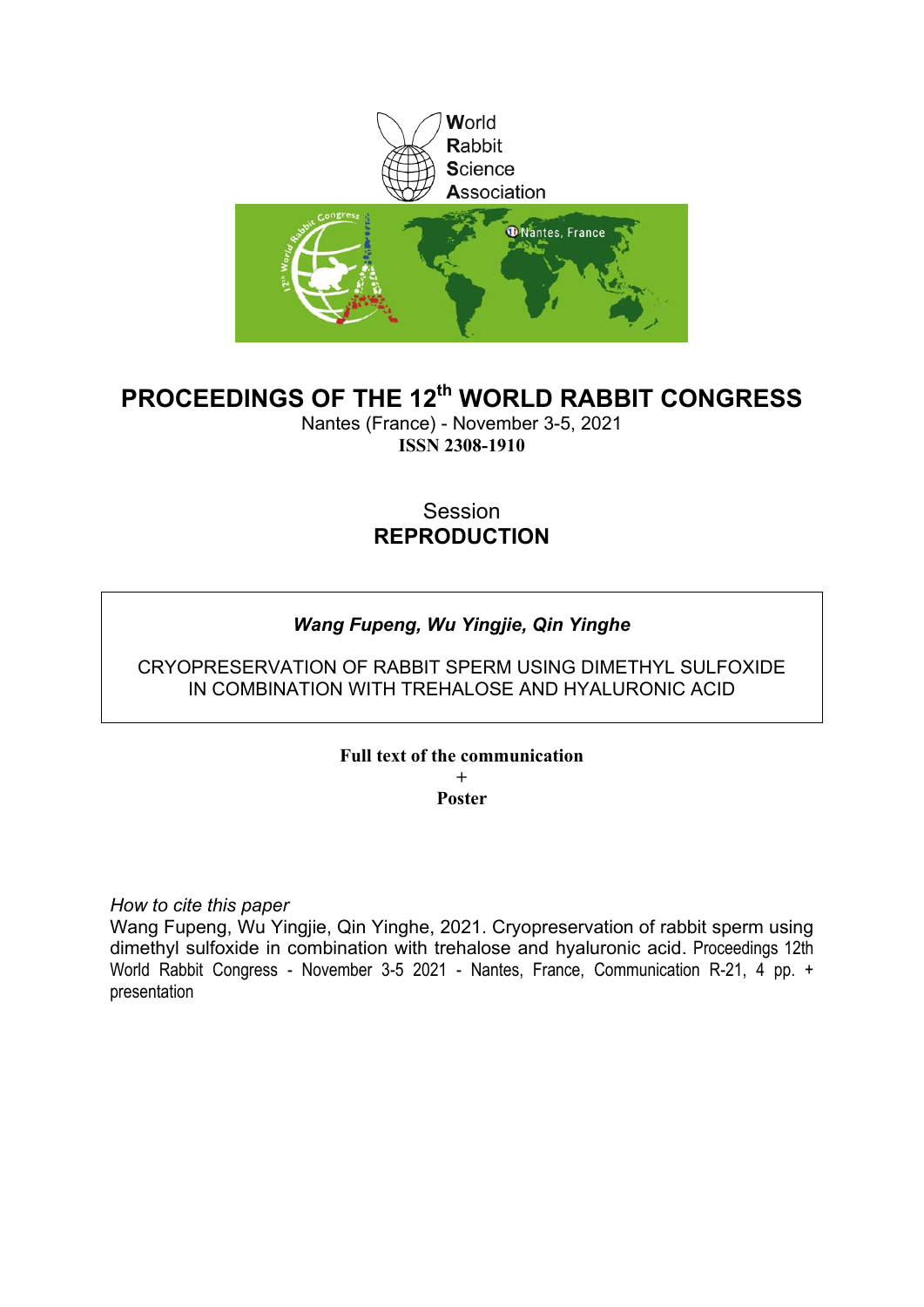# **CRYOPRESERVATION OF RABBIT SPERM USING DIMETHYL SULFOXIDE IN COMBINATION WITH TREHALOSE AND HYALURONIC ACID**

#### **Wang F**upeng**, Wu Y**ingjie**, Qin Y**inghe **\***

National Engineering Laboratory for Animal Breeding, Dept. of Animal Science and Technology, China Agricultural University, Beijing 100193, P.R. China \*Corresponding author: qinyinghe@cau.edu.cn

#### **ABSTRACT**

Rabbit sperm cryopreservation is a great challenge, and there are not a reliable cryoprotectant for the commercial application yet. The present study evaluated the effects of disaccharides (sucrose and trehalose) and hyaluronic acid on rabbit sperm cryopreservation, when were added to a dimethyl sulfoxide (DMSO) containing extender. The result showed that the supplement of 0.05 mol/L trehalose increased the motility ( $P < 0.05$ ), progressive motility ( $P < 0.05$ ), and acrosomal integrity ( $P$  $< 0.05$ ) of frozen sperm after thawing, and 800  $\mu$ g/mL hyaluronic acid significantly raised the acrosomal integrity ( $P < 0.05$ ). Finally, artificial inseminations were conducted and the fertility rate was 53.9%.

**Key words:** Dimethyl sulfoxide, Sucrose, Trehalose, Hyaluronic acid**.** 

### **INTRODUCTION**

The cryopreservation of rabbit sperm is needed not only by the maximum utilization of genetic resource of good male rabbit, but also the transportation of animals between countries and the preservation of some endangered rabbit breeds (Mocé and Vicente, 2009).

Dimethyl sulfoxide (DMSO) is identified as an effective cryoprotectant (CPA) for rabbit spermatozoa, and disaccharides (*eg.* lactose, sucrose, and trehalose) were considered as non-permeant CPAs for their stabilizing membrane functions during cryopreservation (Dalimata and Graham, 1997). Dalimata and Graham (1997) reported that cmpared with raffinose, trehalose has a significant improvement in rabbit sperm quality, when it was added in an egg yolk-acetamide extender. However, the same CPA may have different effects in different extender backgrouds (Zhang and Li, 2001). In general, the trisbased extender, mainly composed of tris, citric acid, fructose or gluse, is the most frequently used extender in rabbit sperm cryopreservation. whether disaccharides (sucrose and trehalose) have a promoting effect on sperm freezing in the tris extender ramains unknown.

Besides, some macromolecules have also been identified effictive in rabbit sperm cryopreservation, although their exact mechanism is not clear, they might act as non-penetrating cryoprotectants, inducing the formation of ice crystal lattices that may protect sperm from damage. Liu and Wang (2003) found that one of macromolecules, hyaluronic acid, has a protective effect in the cryopreservation of porcine sperm, by increasing the sperm viability and acrosome integrity. However, whether it is valid for rabbit spermatozoa remains unknown.

Thus, one aim of the present study is to evaluate the effects of two disaccharides (sucrose and trehalose) in the sperm cryopreservation based on a tris extender , which contains DMSO. The other aim of this study is to test the effect of hyaluronic acid in trehalose and DMSO containing extender, in order to get an effective compound cryoprotectant.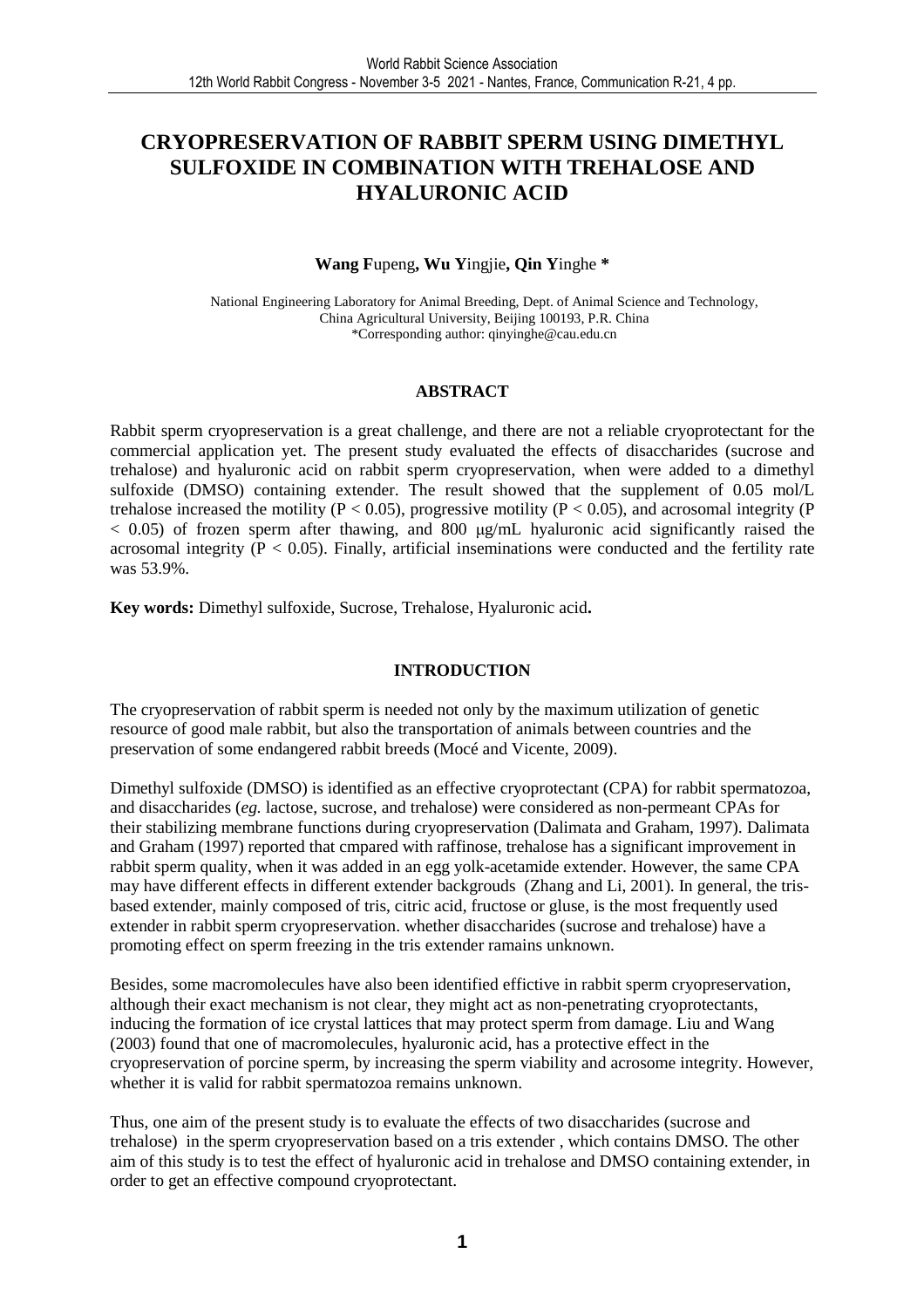## **MATERIALS AND METHODS**

#### **Animals and semen collection**

Sixty male rabbits at ages from 10 to 12 months (weight about 4.5–5.0 kg) were kept in a single cage and placed in a standard light-dark cycle (light:  $dark = 16:8$ ). During the period of the experiment, all rabbits were fed ordinary food by specific person and get their drink freely. The rabbits were randomly divided into five groups (twelve rabbit/groups) and one group per day was used for semen collection by turns. The ejaculates of the twelve rabbits were collected separately using prewarmed artificial vaginas. Sperm motility was then examined using the Computer Assisted Sperm Analysis (CASA) system. Only semen with a sperm motility of more than 90% was put into one pool. This experiment lasted for 20 weeks.

#### **Cryopreservation**

Part 1 of the experiment, sucrose or trehalose were added into a DMSO-containing tris extender (1 M DMSO, 314 mM tris, 104 mM citric acid, 33 mM glucose, 300 IU/ml of penicillin, and 300 IU/ml of streptomycin, pH 6.8) at a final concentration of 0.05 mol/L, 0.1 mol/L, and 0.25 mol/L respectively, which thereafter was used to dilute the fresh semen at a dilution of 1:1. Every 0.5 ml diluted semen was transferred into a 0.5ml semen straw and was sealed by sealing powder. The straws were put on the surface of a handmade wire mesh for 10 minutes, which was on the top of a thermos cup with liquid nitrogen in. The straws were parallel to and 5 cm over the surface of liquid nitrogen. And then the straws were put in the liquid nitrogen. When thawing, the semen was immersed in a 50°C water bath for 12 seconds, and then incubated in a 37°C water bath for 10 minutes. The motility and progressive motility of sperm were measured using CASA, and acrosomal integrity was determined by staining with Coomassie brilliant blue.

Part 2 of the experiment, different concentrations (400  $\mu$ g/ml, 800  $\mu$ g/ml, and 1600  $\mu$ g/ml) of hyaluronic acid were added into the DMSO containing extender together with 50 mM trehalose. The semen was diluted, frozen and threw as above, and the same indexes were detected.

### **Artificial insemination (AI)**

In order to test the final protective performance of our compound cryoprotectant with 800 µg/ml hyaluronic acid and 50 mM trehalose in the DMSO containing tris extender, AIs were carried out in rabbit farm of Kangda Inc. (Qingdao, China). Two hundred and thirty-three female rabbits with similar weight and age were inseminated with fresh or frozen semen after estrus synchronization in three batches. The synchronized estrus of female rabbit was induced by increasing illumination (80lux for 16 h/day) for 6 days before AI. Every female rabbit was injected with 0.83 ug luteinizing hormone releasing hormone A3 to induce ovulation, and then was injected with 0.5ml thawed frozen semen or fresh semen diluted by tris extender, both of which contain 20 million of motile sperm. The fertility rate, total born, and live born were calculated after farrowing.

#### **Statistical Analysis**

The percentages of motile sperm, progressive sperm, and acrosomal integrity were expressed as mean  $\pm$  SEM, the numbers of born were expressed as mean  $\pm$  SD. All data were analysed using one-way ANOVA, followed by Bonferroni test. The data of fertility was analysed by Chi-square test. *P* < 0.05 was considered significant.

### **RESULTS AND DISCUSSION**

In the present study, two kinds of disaccharides, sucrose and trehalose were added into a DMSO containing tris extender, respectively. As shown in figure 1, the supplement of sucrose (0.05 - 0.25 mol/L) did not improve the motility and progressive motility of sperm (Figure 1 a and b,  $P > 0.05$ ). However, 0.05 mol/L trehalose has a significant improvement on the percentage of motile sperm, progressive sperm and acrosome integrity (Figure 1,  $P < 0.05$ ). The research of Rosato and Iaffaldano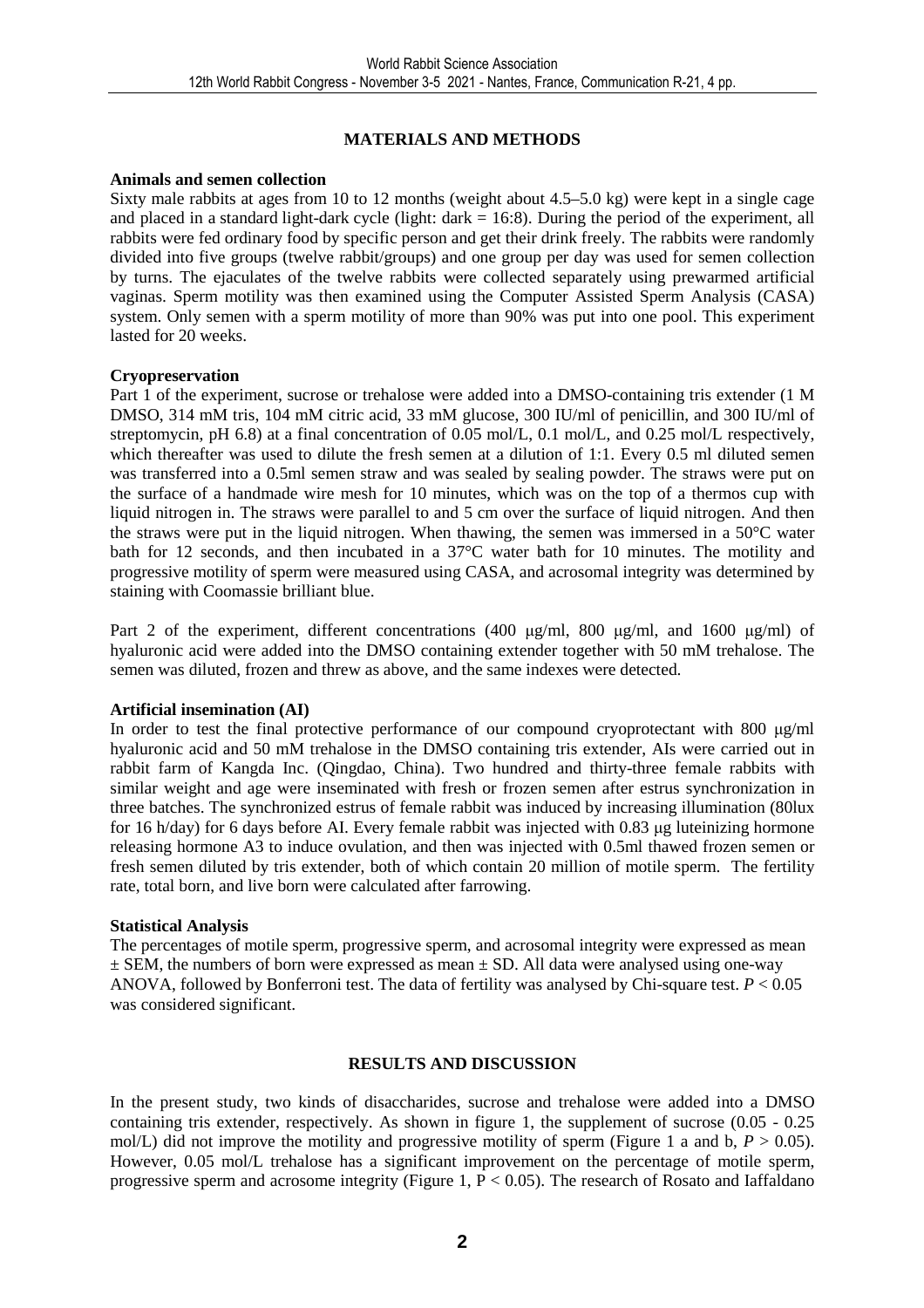(2013) found that freezing medium with BSA plus adequate amounts of disaccharide can improve the cryo-survival of rabbit sperm, but they found BSA/sucrose was more effective than BSA/trehalose. That means the sucrose is more effective than the trehalose in their experiment. However, in our result, trehalose is better than sucrose. The difference probably because we used a different basic extender.



**Figure 1:** The effect of sucrose and trehalose on motility and acrosomal integrity of cryopreserved/thawed sperm (n=3)

According to the figure 2, the result showed that 800  $\mu$ g/mL hyaluronic acid has an obvious protective effect on sperm motility and acrosomal integrity compare to control group (Figure 2,  $P < 0.05$ ). 400 µg/mL and 1600 µg/mL hyaluronic acid did not change the percentage of progressive sperm (Figure 2 b,  $P > 0.05$ ), although they raised the percentage of motile sperm (Figure 2 a,  $P < 0.05$ ). This postive effect of hyaluronic acid is consistent with the findings on pig (Liu and Wang, 2003) and human spermatozoa (Sbracia *et al.*, 1997). To our surprise, the acrosome integrity of sperm treated with 400  $\mu$ g/ml hyaluronic acid was lower than that of control group (Figure 2 c) and it is hard to explain, more samples probably are needed to conform this result in the future.



**Figure 2:** The effect of hyaluronic acid on motility and acrosomal integrity of cryopreserved/thawed sperm  $(n=3)$ 

As shown in Table 1, the fertility of female rabbits inseminated by frozen semen were 53.9%, the number of total born, and the live born was respectively 5.45±0.536 and 4.78±0.565. This indicates our compound cryoprotectant with 800 µg/ml hyaluronic acid and 50 mM trehalose in the DMSO containing tris extender is effective in the cryopreservation of rabbit sperm, which is qualified to be a cryoprotectant in transportation of animals between countries and the preservation of some endangered rabbit breeds. However, the reproductive performance of frozen sperm were apparently worse than the fresh semen (Table 1). This suggests that it is not practical yet to replace the fresh semen with the frozen semen in rabbit production.

**Table 1**: Reproductive performance of rabbit does after insemination with fresh semen or frozen semen

| Reproductive performance  | Semen treatment        |                          |
|---------------------------|------------------------|--------------------------|
|                           | Fresh                  | Frozen                   |
| % Fertility (N/Total)     | $80.5 (95/118)^{a}$    | 53.9 $(62/115)^{6}$      |
| Total born mean $\pm$ SD) | $7.87 + 0.665^{\circ}$ | $5.45 \pm 0.536^b$       |
| Live born (mean $\pm$ SD) | $7.29 + 0.7a$          | $4.78 \pm 0.565^{\circ}$ |

Means with different letters on the same row differ significantly (Chi-square test and Bonferroni test)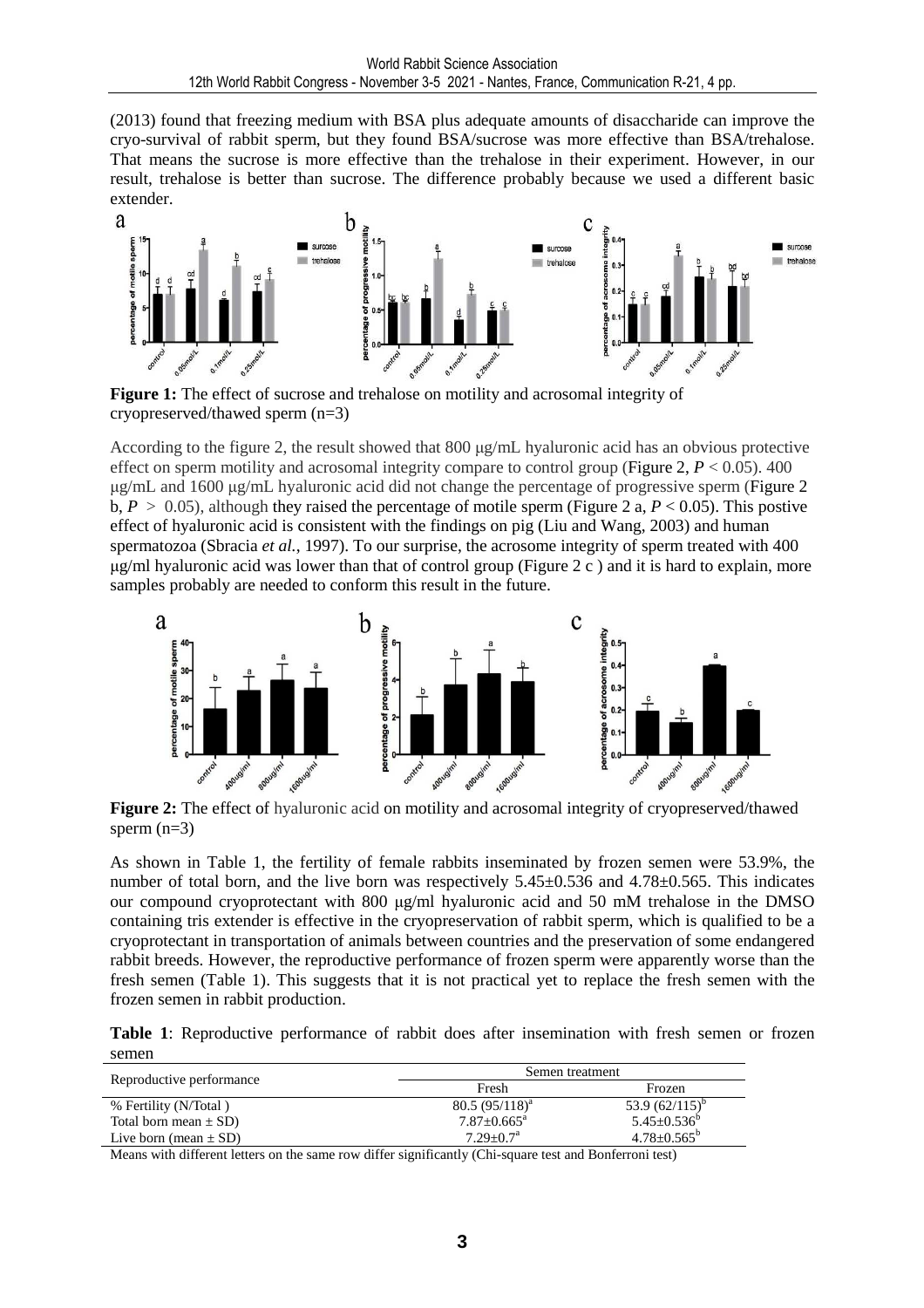#### **CONCLUSIONS**

In conclusion, the supplement of 0.05 mol/L trehalose and 800 µg/mL hyaluronic acid in a DMSO containing tris extender improves the sperm motility and acrosomal integrity in rabbit sperm cryopreservation.

#### **REFERENCES**

- Liu, S., Wang Q. 2003. Effects of hyaluronic acid, bsa and sod on sperm motility and fertility during storage of porcine liquid semen. *Anim. Husban. Vet. Med., 35,16–17.*
- Zhang,G., Li X., Yang P., Liu Y. 2001. Study on Cryopreservative Effect of Three Penetrating Cryoprotectants with Three Kinds of Extenders on Rabbit Spermatozoa. *J. Northeast Agric.Univ., 8(1), 30-36.*
- Rosato M.P., Iaffaldano N. 2013. Cryopreservation of rabbit semen: comparing the effects of different cryoprotectants, cryoprotectant-free vitrification, and the use of albumin plus osmoprotectants on sperm survival and fertility after standard vapor freezing and vitrification. *Theriogenology,79, 508-516.*
- Sbracia M., Grasso J., Sayme N., Stronk J., Huszar G. 1997. Hyaluronic acid substantially increases the retention of motility in cryopreserved/thawed human spermatozoa. *Hum Reprod. 12, 949-954.*
- Dalimata A.M., Graham J.K.1997. Cryopreservation of rabbit spermatozoa using acetamide in combination with trehalose and methyl cellulose. *Theriogenology, 48, 831-841.*

Mocé E., Vicente J.S. 2009. Rabbit sperm cryopreservation: a review. *Anim. Reprod. Sci., 110, 1-24.*